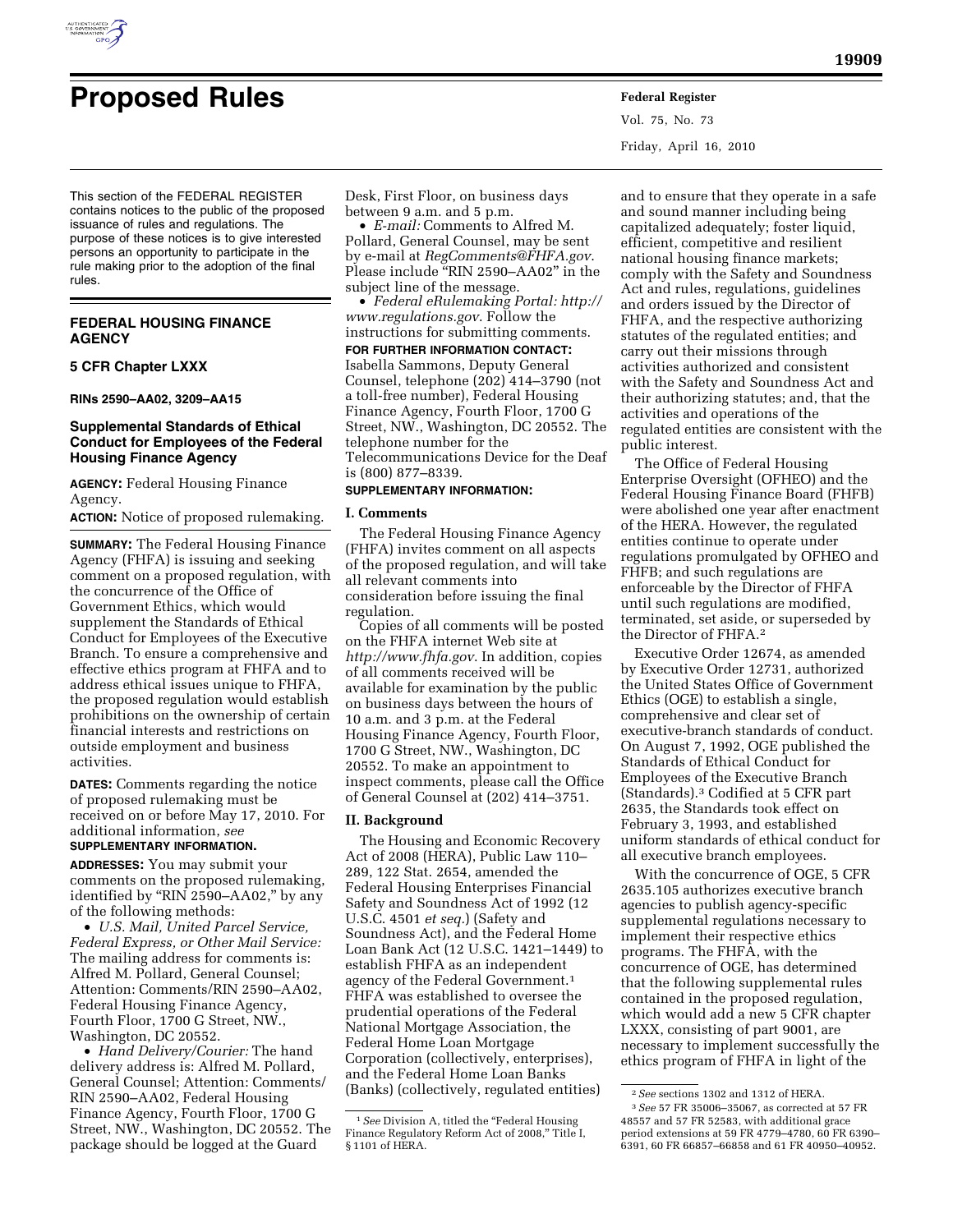unique programs and operations of FHFA.

#### **III. Section-by-Section Analysis**

The following is a section by section analysis of the proposed regulation.

### *Section 9001.101 General*

Proposed § 9001.101 explains that the proposed regulation would apply to all employees of FHFA and would supplement the Standards found in 5 CFR part 2635. It would also require that employees of FHFA must comply with the Standards, this part, guidance, and procedures established pursuant to this part, and any additional rules of conduct that FHFA is authorized to issue. It also notes that employees should contact the Designated Agency Ethics Official (DAEO) if they have questions about any provision of this regulation or other ethics-related matters.

The proposed section also contains cross-references to other executive branch ethics regulations and a subsequent employment restriction of section 1317D of the Safety and Soundness Act, 12 U.S.C. 4523, applicable to certain highly compensated former FHFA officers and employees, including the FHFA Director, along with an annual employee notification requirement as to that statutory restriction. Section 1317D prohibits such highly compensated former FHFA officers and employees, and the Director, from accepting compensation from an enterprise under section 1317D of the Safety and Soundness Act for two years after leaving FHFA.

#### *Section 9001.102 Definitions*

Proposed § 9001.102 defines the key terms used in the proposed regulation.

*Affiliate* would be defined as any entity that controls, is controlled by, or is under common control with another entity.

*Designated Agency Ethics Official,* or *DAEO,* as also used in 5 CFR part 2635, and ''alternate DAEO'' would be defined as the individuals so designated by the Director, FHFA. The DAEO is responsible for designating agency ethics officials and ethics designees, as such terms are used in 5 CFR part 2635. As proposed, the alternate DAEO would act as the DAEO in the DAEO's absence.

*Director* would be defined as the Director of FHFA or his or her designee.

*Employee* would be defined as an officer or employee of FHFA, including a special Government employee. For purposes of this part, it also would be defined as an individual on detail from

another agency to FHFA for a period of more than 30 days.

*Enterprise* would be defined as the Federal National Mortgage Association or the Federal Home Loan Mortgage Corporation.

*Federal Home Loan Bank* or *Bank*  would be defined as a Bank established under the Federal Home Loan Bank Act; the term "Federal Home Loan Banks" means, collectively, all the Federal Home Loan Banks.

*Federal Home Loan Bank System*  would be defined as the Federal Home Loan Banks under the supervision of FHFA.

*Regulated entity* would be defined as the Federal National Mortgage Association and any affiliate thereof; the Federal Home Loan Mortgage Corporation and any affiliate thereof; or any Federal Home Loan Bank; the term "regulated entities" means, collectively, the Federal National Mortgage Association and any affiliate thereof; the Federal Home Loan Mortgage Corporation and any affiliate thereof; and the Federal Home Loan Banks.

*Safety and Soundness Act* would be defined to mean the Federal Housing Enterprises Financial Safety and Soundness Act of 1992 (12 U.S.C. 4501 *et seq.*), as amended by the Housing and Economic Recovery Act of 2008 (HERA), Public Law 110–289, 122 Stat. 2654 (2008).

*Security* would be defined as all interests in debt or equity instruments. The term includes, without limitation, secured and unsecured bonds, debentures, notes, securitized assets and commercial paper including loans securitized by mortgages or deeds of trust and securities backed by such instruments, as well as all types of preferred and common stock. The term encompasses current and contingent ownership interests including any beneficial or legal interest derived from a trust. Such interest includes any right to acquire or dispose of any long or short position in such securities and also includes, without limit, interests convertible into such securities, as well as options, rights, warrants, puts, calls and straddles with respect thereto. The term shall not, however, be construed to include deposit accounts, such as checking, savings, or money market deposit accounts.

# *Section 9001.103 Waivers*

Proposed § 9001.103 would authorize the DAEO to grant employees of FHFA written waivers of any provision of the proposed FHFA regulation based upon a determination that the waiver will not result in conduct inconsistent with 5 CFR part 2635 or otherwise prohibited

by law, and that application of the provision would not be necessary to ensure public confidence in the impartiality and objectivity with which the programs of FHFA are administered. In granting a waiver under proposed § 9001.103, the DAEO may require the employee to take further action, including executing a written disqualification statement. This proposed provision is intended, in appropriate cases, to ease the burden that these supplemental regulations as proposed would impose on employees of FHFA while ensuring that employees do not engage in actions or hold financial interests that may interfere with the objective and impartial performance of their official duties.

# *Section 9001.104 Prohibited Financial Interests*

Proposed § 9001.104(a) would prohibit FHFA employees and the employees' spouse and minor children from owning or controlling certain financial interests that are related to or affected by the operations of FHFA, such as securities owned, issued, guaranteed, securitized, or collateralized by the regulated entities. This prohibition would not apply to special Government employees.4 The prohibition of proposed § 9001.104(a) is based on the view of FHFA that permitting FHFA employees and their spouse and minor children directly or indirectly to own or control securities owned, issued, guaranteed, securitized, or collateralized by the regulated entities would cause a reasonable person to question the impartiality with which FHFA programs are administered. Specifically, FHFA believes that there is a direct and appropriate nexus between the prohibition against owning or controlling such securities as applied both to employees and to the spouses and minor children of employees and the efficiency of the service.

In addition, while Federal conflict of interest statutes and the Standards prohibit an employee of FHFA from participating in matters in which the employee or the employee's spouse or minor children have a conflicting financial interest, FHFA has determined that a broader ban would be more effective in ensuring that no reasonable

<sup>&</sup>lt;sup>4</sup>The term "special Government employee" is defined in 5 CFR 2635.102 to mean ''those executive branch officers or employees specified in 18 U.S.C. 202(a). A special Government employee is retained, designated, appointed, or employed to perform temporary duties either on a full-time or intermittent basis, with or without compensation, for a period not to exceed 130 days during any consecutive 365-day period.''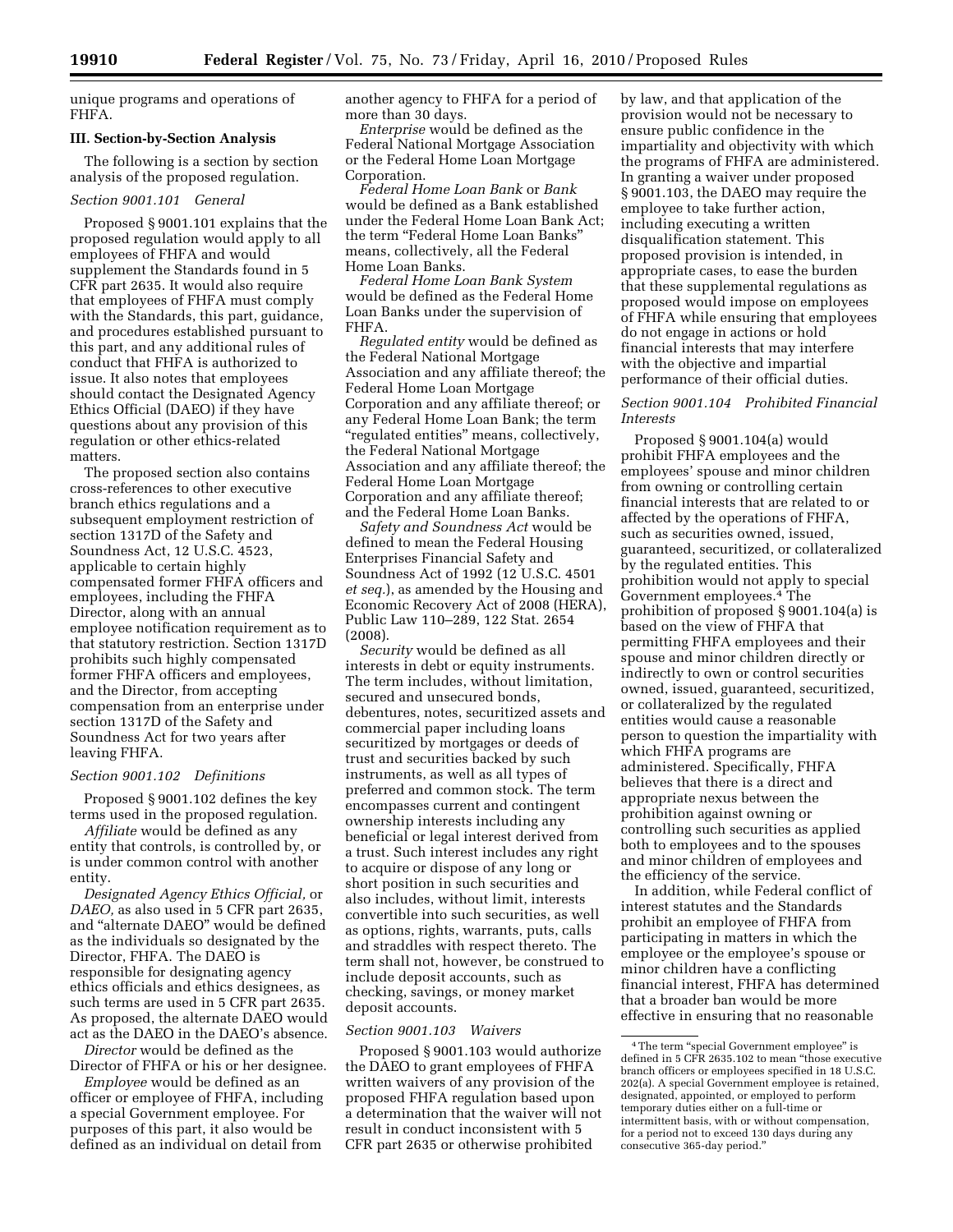person could question the impartiality and objectivity of the agency's actions. The broader ban of § 9001.104(a) establishes a clear prohibition that will be easily understood by observers of FHFA.

Moreover, the proposed prohibition would substantially reduce the burden on the FHFA and FHFA employees to determine the scope of the prohibition for each employee. By promulgating a broad ban that excludes all securities owned, issued, guaranteed, securitized, or collateralized by the regulated entities, proposed § 9001.104(a) would substantially reduce the need for FHFA employees, the DAEO, and other agency ethics officials or counselors to determine the financial interests prohibited by each employee's duties. The proposed rule should be easier for FHFA to implement and for employees to follow.

Proposed § 9001.104(b) also would attribute to an FHFA employee, or to the employee's spouse and minor children, securities he or she would be prohibited from holding directly by § 9001.104(a) that are held by certain described thirdparty entities.

Proposed § 9001.104(c) would permit an FHFA employee and the employee's spouse and minor children to own interests in publicly-traded or publiclyavailable diversified mutual or other collective diversified investment funds that contain within their portfolios interests that they would be prohibited from holding by proposed § 9001.104(c). Under this provision, ownership of such investment funds would be permitted as long as the employee or the employee's spouse or minor children do not have the ability to control the fund or its portfolio, and the fund does not have an objective or practice of concentrating its investments in securities of a regulated entity or the regulated entities generally, and less than 25 percent of the total holdings of the fund are comprised of securities owned, issued, guaranteed, securitized, or collateralized by one or more regulated entities.

This exception to proposed § 9001.104(a) reflects the view of FHFA that the prohibition on owning or controlling securities of the regulated entities should not be extended to publicly-traded or publicly-available mutual funds or other collective investment funds that are diversified and over which employees have no control, since it would be unreasonable to require employees to divest themselves of such mutual funds based on investment decisions in which they played no role. FHFA believes that allowing an FHFA employee and the employee's spouse and minor children

to own interests in publicly-traded or publicly-available diversified mutual funds and collective investment funds would not endanger the impartiality or objectivity of FHFA, even if these funds held some limited interest in securities owned, issued, securitized, guaranteed, or collateralized by one or more of the regulated entities.

Proposed § 9001.104(d) would require new employees of FHFA, within 30 days of commencing employment, to provide to the DAEO in writing all financial interests acquired prior to the commencement of their employment with FHFA that they are prohibited from holding by § 9001.104(a). Employees would be required to divest such interests, within 90 days of the date reported, unless they receive a written waiver from the DAEO in accordance with § 9001.103. The proposed section would impose a similar reporting and divestiture requirement upon employees who acquire, without specific intent, financial interests prohibited by § 9001.104(a).

### *Section 9001.105 Outside Employment*

The proposed regulation is designed to balance several important ethical principles against an employee's right to engage in outside activities. Paragraph (a) of the proposed section would prohibit an FHFA employee, except for a special Government employee, from engaging in paid or unpaid employment with (1) a person, other than a State or local government, who is a registered lobbyist engaged in lobbying activities concerning the FHFA programs; (2) any regulated entity, or (3) the Office of Finance of the Federal Home Loan Bank System. FHFA is of the view that such a policy against active participation in such businesses is necessary to protect against questions regarding the impartiality and objectivity of employees and the administration of the programs of FHFA. FHFA believes that it would hinder FHFA in meeting its missions if members of the public could question whether employees are using their public positions or connections at FHFA to advance alternate careers.

Furthermore, in accordance with 5 CFR 2635.803, FHFA is of the view that it is necessary or desirable for the purpose of administering its ethics program to require FHFA employees to obtain approval before engaging in outside employment or activities. An approval requirement would help to ensure that potential ethical problems are resolved before employees begin outside employment or activities that could involve a violation of applicable statutes and standards of conduct.

Thus, proposed § 9001.105(b) would provide that an FHFA employee, other than a special Government employee, must obtain advance written approval from the employee's supervisor and the concurrence of the DAEO before engaging in any outside employment. Proposed paragraph (c) to § 9001.105 broadly defines outside employment to cover any form of non-Federal employment or business relationship involving the provision of personal services, whether or not for compensation, other than in the discharge of official duties. It also includes writing when done under an arrangement with another person or entity for production or publication of the written product. It does not, however, include participation in the activities of nonprofit charitable, religious, professional, social, fraternal, educational, recreational, public service, or civic organizations, unless such activities are for compensation other than reimbursement of expenses, the organization's activities are devoted substantially to matters relating to the employee's official duties as defined in 5 CFR 2635.807(a)(2)(i)(B) through (E) and the employee will serve as officer or director of the organization, or the activities will involve the provision of consultative or professional services. *Consultative services* is proposed to mean the provision of personal services by an employee, including the rendering of advice or consultation, which requires advanced knowledge in a field of science or learning customarily acquired by a course of specialized instruction and study in an institution of higher education, hospital, or similar facility. *Professional services* is proposed to mean the provision of personal services by an employee, including the rendering of advice or consultation, which involves application of the skills of a profession as defined in 5 CFR 2636.305(b)(1) or involves a fiduciary relationship as defined in 5 CFR 2636.305(b)(2).

A note following proposed paragraph (c) of § 9001.105 pertains to the special approval requirement set out in both 18 U.S.C. 203(d) and 205(e), respectively, for certain representational activities otherwise covered by the conflict of interest restrictions on compensation and activities of employees in claims against and other matters affecting the Government. The note, as proposed, explains that an employee who wishes to act as agent or attorney for, or otherwise represent his or her parents, spouse, children, or any person for whom, or any estate for which, he or she is serving as guardian, executor,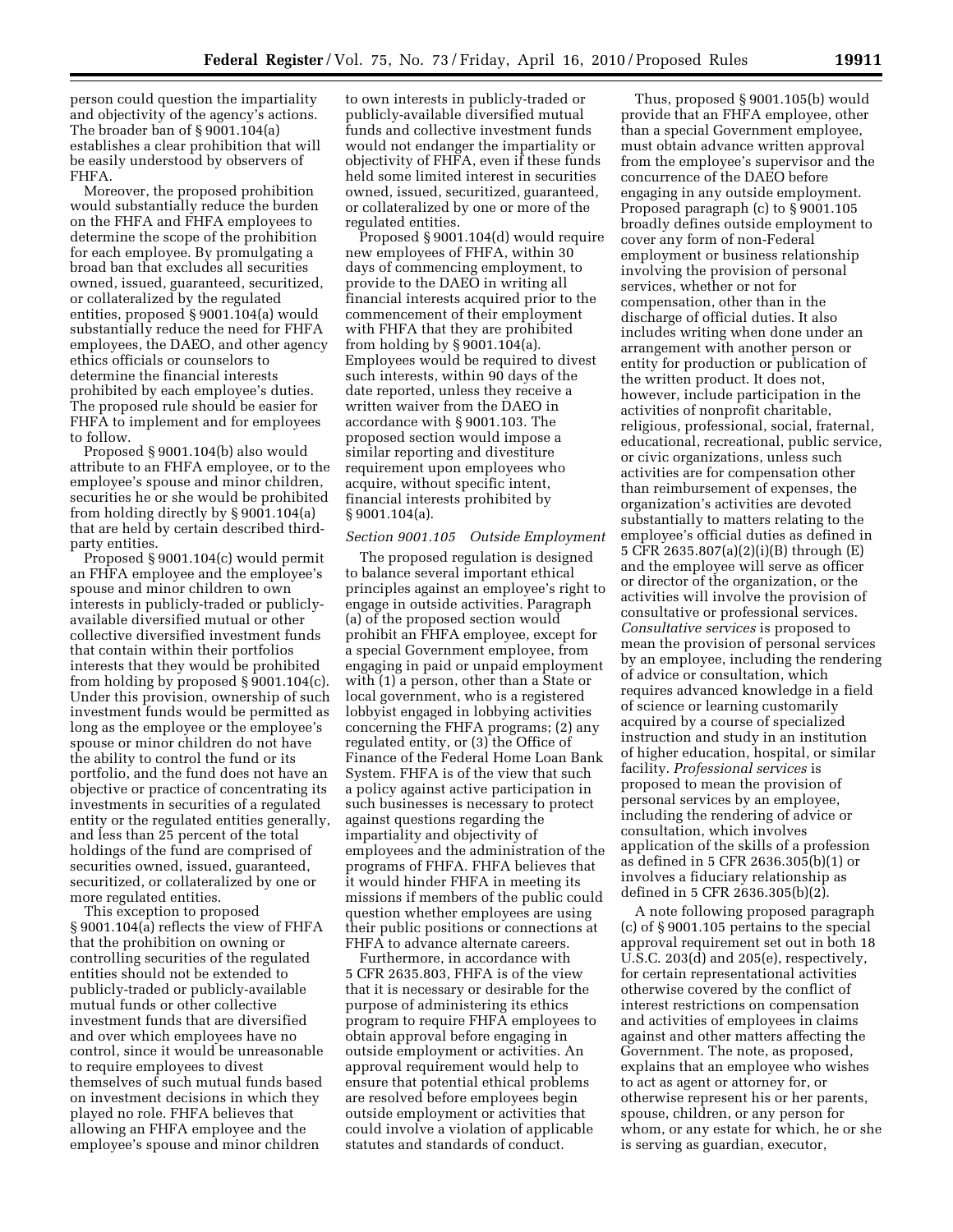administrator, trustee, or other personal fiduciary in such matters must obtain the approval required by law of the Government official responsible for the employee's appointment in addition to the regulatory approval that would be required in proposed § 9001.105.

As proposed, § 9001.105(d) sets out the procedures for requesting prior approval to engage in outside employment initially, or within seven calendar days of a significant change in the nature or scope of the outside employment or the employee's official position. Proposed paragraph (e) of § 9001.105 would provide that approval would be granted only upon a determination that the outside employment is not expected to involve conduct prohibited by statute or Federal regulation, including 5 CFR part 2635 and this proposed part.

Proposed § 9001.105(f) would provide that the DAEO may issue written instructions governing the submission of requests for approval of outside employment, which may exempt categories of employment from the prior approval requirement based on a determination that employment within those categories would generally be approved and would likely not involve conduct prohibited by Federal law or regulation, including 5 CFR part 2635 and this proposed part.

# *Section 9001.106 Restrictions Resulting From Employment of Family and Household Members*

Proposed § 9001.106 would prohibit an employee of FHFA from participating in any matter in which a regulated entity is a party if the regulated entity employs, as an employee or consultant, his or her spouse, child, parent, or sibling, or member of his or her household unless the DAEO has authorized the employee to participate in the matter using the standard in 5 CFR 2635.502(d). Proposed § 9001.106 would require such an employee to make a written report to the DAEO within 30 days of the employment by a regulated entity of the employee's spouse, child, parent, sibling, or member of his or her household. This requirement is intended to eliminate the potential for any appearance of preferential treatment in those instances where employment of a family member or a member of the employee's household would be likely to raise questions regarding the appropriateness of actions taken by the employee or FHFA.

*Section 9001.107 Other Limitations* 

Proposed § 9001.107(a) would reference the statutory restriction on

financial interests applicable to the Director, the Deputy Director of the Division of Enterprise Regulation, the Deputy Director of the Division of Federal Home Loan Bank Regulation, and the Deputy Director for Housing Mission and Goals. These individuals are subject to additional financial interest limitations set forth in section 1312(g) of the Safety and Soundness Act (12 U.S.C. 4512(g)). Section 1312(g) provides that the Director and each Deputy Director may not—

(1) Have any direct or indirect financial interest in any regulated entity or entity-affiliated party; 5

(2) Hold any office, position, or employment in any regulated entity or entity-affiliated party; or

(3) Have served as an executive officer or director of any regulated entity or entity-affiliated party at any time during the 3-year period preceding the date of appointment or designation of such individual as Director or Deputy Director, as applicable.

Proposed paragraph (b) of § 9001.107 would provide that if an employee or the spouse or minor children of the employee directly or indirectly owns a financial interest in a member of a Bank or in a financial institution such as a mortgage bank, mortgage broker, bank, thrift, or other financial institution that originates, insures, or services mortgages that are owned, issued, guaranteed, securitized, or collateralized by a regulated entity, the employee is cautioned not to violate the statutory prohibition against financial conflicts of interest set forth in 18 U.S.C. 208. The proposed language would note that the government-wide *de minimis* and other exceptions set forth in 5 CFR 2640.202 are applicable to the ownership or control of interests in such financial institutions. Employees are encouraged to seek a determination from the DAEO as to whether the financial interest in the member of a Bank or in the financial institution creates a financial conflict of interest or an appearance of a conflict of interest and whether the employee should disqualify himself or herself from participating in an official capacity in a particular matter involving the financial institution.

# *Section 9001.108 Prohibited Recommendations*

Proposed § 9001.108 would prohibit an employee of FHFA from recommending, suggesting, or giving advice to any person with respect to financial transactions or investment

actions involving the acquisition, sale, or divestiture of securities of a regulated entity. The Standards at 5 CFR 2635.703 prohibit an employee from allowing the improper use of nonpublic information to further his or her private interest or that of another, whether through advice or recommendation or by knowing unauthorized disclosure. The proposed section would supplement 5 CFR 2635.703 in that the section expressly would prohibit FHFA employees from using or creating the appearance of using information that is not available to the general public to further a private interest. The proposed prohibition is also intended to eliminate any misunderstanding or harm that could result from such a recommendation. For example, an investor should not be misled into believing, pursuant to the recommendation of an FHFA employee, that the securities of a particular regulated entity regulated by FHFA is a sound buy because the investor believes that the employee may have access to inside information.

# *Section 9001.109 Prohibited Purchase of Assets*

Proposed § 9001.109 would prohibit employees, the spouses of employees and the minor children of employees of FHFA from purchasing real or personal property from the regulated entities unless it is sold at public auction or by other means that would ensure that the selling price of the property is the asset's fair market value. It is proposed as a supplement to the general prohibition in 5 CFR 2635.702 against the use of public office for private gain.

## **Regulatory Impacts**

## *Paperwork Reduction Act*

The proposed regulation does not contain any information collection requirement that requires the approval of OMB under the Paperwork Reduction Act (44 U.S.C. 3501 *et seq.*).

## *Regulatory Flexibility Act*

The Regulatory Flexibility Act (5 U.S.C. 601 *et seq.*) requires that a regulation that has a significant economic impact on a substantial number of small entities, small businesses, or small organizations must include an initial regulatory flexibility analysis describing the regulation's impact on small entities. Such an analysis need not be undertaken if the agency has certified that the regulation does not have a significant economic impact on a substantial number of small entities. 5 U.S.C. 605(b). FHFA has considered the impact of the proposed regulation under the Regulatory

<sup>&</sup>lt;sup>5</sup>The term "entity-affiliated party" is defined in section 1301(11) of the Safety and Soundness Act (12 U.S.C. 4502(11)).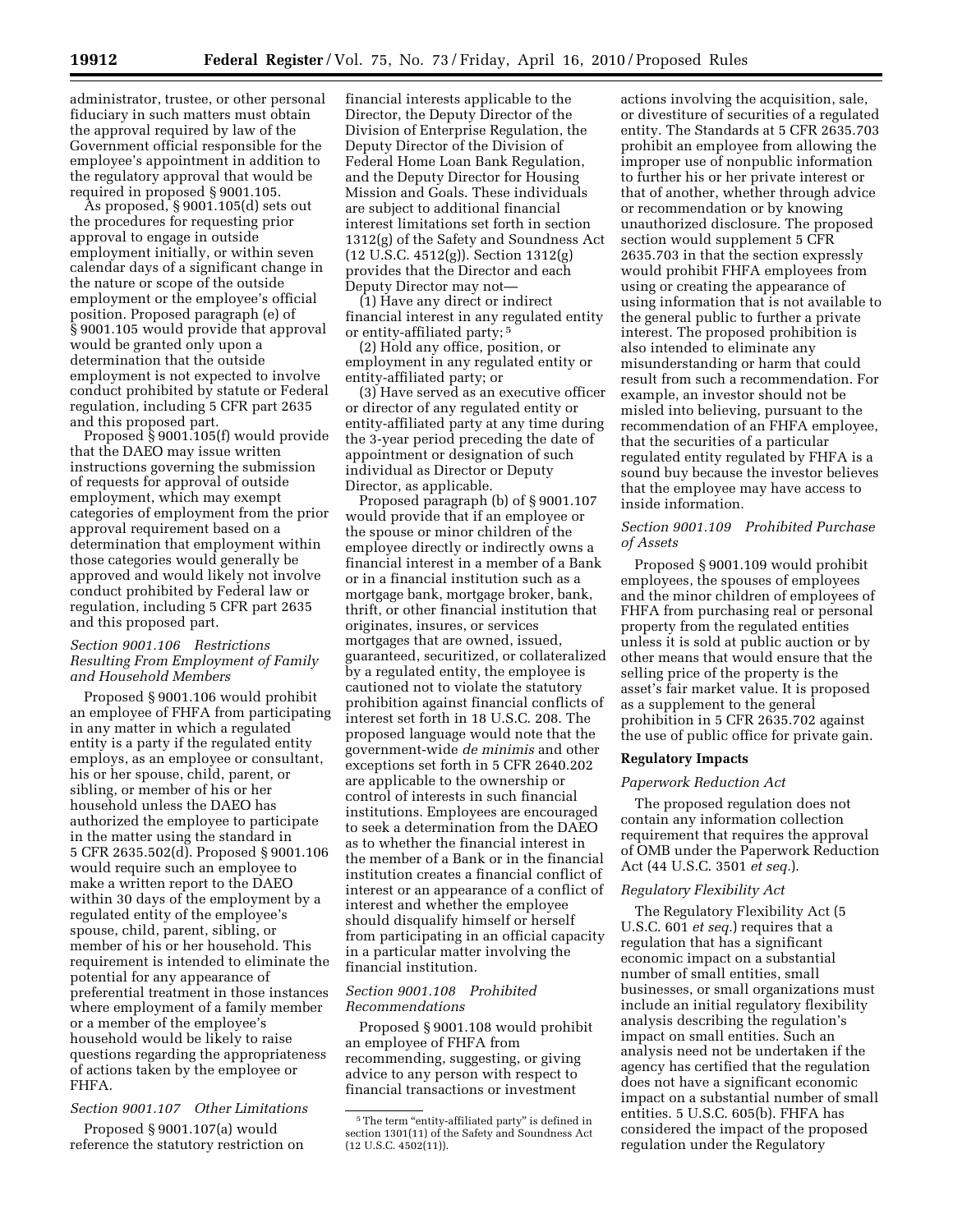Flexibility Act. FHFA certifies that the proposed regulation is not likely to have a significant economic impact on a substantial number of small business entities because the regulation is applicable only to employees of FHFA.

#### **List of Subjects in 5 CFR Part 9001**

Administration, Conflicts of interest, Ethics, Government employees.

Accordingly, for the reasons stated in the preamble, FHFA, with the concurrence of OGE, is proposing to amend title 5 of the Code of Federal Regulations by adding a new chapter LXXX, consisting of part 9001, to read as follows:

### **CHAPTER LXXX—FEDERAL HOUSING FINANCE AGENCY**

# **PART 9001—SUPPLEMENTAL STANDARDS OF ETHICAL CONDUCT FOR EMPLOYEES OF THE FEDERAL HOUSING FINANCE AGENCY**

Sec.

| General. |
|----------|
|          |

- 9001.102 Definitions.<br>9001.103 Waivers.
- 9001.103 Waivers.<br>9001.104 Prohibite
- 9001.104 Prohibited financial interests.<br>9001.105 Outside employment.
- Outside employment.
- 9001.106 Restrictions resulting from employment of family and household members.

9001.107 Other limitations.

#### 9001.108 Prohibited recommendations. 9001.109 Prohibited purchase of assets.

**Authority:** 5 U.S.C. 7301; 5 U.S.C. App. (Ethics in Government Act of 1978); 12 U.S.C. 4526; E.O. 12674, 54 FR 15159; 3 CFR, 1989 Comp., p. 215, as modified by E.O. 12731, 55 FR 42547; 3 CFR, 1990 Comp., p. 306; 5 CFR 2635.105, 2635.402(c), 2635.403(a), 2635.502(e), 2635.604, 2635.702, 2635.703, 2635.802(a), 2635.803.

## **§ 9001.101 General.**

(a) *Purpose and scope.* In accordance with 5 CFR 2635.105, the purpose of this regulation is to supplement the Standards of Ethical Conduct for Employees of the Executive Branch contained in 5 CFR part 2635. The regulation applies to employees of the Federal Housing Finance Agency (FHFA). Employees are required to comply with 5 CFR part 2635, this part, guidance and procedures established pursuant to this part, and any additional rules of conduct that the FHFA is authorized to issue. Employees should contact the DAEO if they have questions about any provision of this regulation or other ethics-related matters.

(b) *Cross-references*—(1) *Regulations.*  FHFA employees are also subject to the regulations concerning executive branch financial disclosure contained in 5 CFR part 2634, the regulations concerning executive branch financial interests contained in 5 CFR part 2640, and the

regulations concerning executive branch employee responsibilities and conduct contained in 5 CFR part 735.

(2)(i) *Statutory restriction.* Section 1319D of the Act, 12 U.S.C. 4523, prohibits the Director or any former officer or employee of the FHFA who, while employed by the FHFA, was compensated at a rate in excess of the lowest rate for a position classified higher than GS–15 of the General Schedule under section 5107 of title 5, United States Code, from accepting compensation from an enterprise during the two-year period beginning on the date of his or her separation from employment by the FHFA.

(ii) *Notice to employees.* The DAEO shall notify employees on an annual basis of the rate of compensation that triggers the subsequent employment restriction.

#### **§ 9001.102 Definitions.**

For purposes of this part, the term: *Affiliate* means any entity that controls, is controlled by, or is under common control with another entity.

*Designated Agency Ethics Official,* or *DAEO,* as also used in 5 CFR part 2635, and ''alternate DAEO'' mean the individuals so designated by the Director, FHFA. The DAEO is responsible for designating agency ethics officials and ethics designees, as such terms are used in 5 CFR part 2635. The alternate DAEO acts as the DAEO in the DAEO's absence.

*Director* means the Director of FHFA or his or her designee.

*Employee* means an officer or employee of FHFA, including a special Government employee. For purposes of this part, it also means an individual on detail from another agency to FHFA for a period of more than 30 days.

*Enterprise* means the Federal National Mortgage Association or the Federal Home Loan Mortgage Corporation.

*Federal Home Loan Bank* or *Bank*  means a Bank established under the Federal Home Loan Bank Act; the term "Federal Home Loan Banks" means, collectively, all the Federal Home Loan Banks.

*Federal Home Loan Bank System*  means the Federal Home Loan Banks under the supervision of the Federal Housing Finance Agency.

*Regulated entity* means the Federal National Mortgage Association and any affiliate thereof; the Federal Home Loan Mortgage Corporation and any affiliate thereof; or any Federal Home Loan Bank; the term "regulated entities" means, collectively, the Federal National Mortgage Association and any affiliate thereof; the Federal Home Loan Mortgage Corporation and any affiliate

thereof; and the Federal Home Loan Banks.

*Safety and Soundness Act* means the Federal Housing Enterprises Financial Safety and Soundness Act of 1992 (12 U.S.C. 4501 *et seq.*), as amended by the Housing and Economic Recovery Act of 2008 (HERA), Public Law 110–289, 122 Stat. 2654 (2008).

*Security* means all interests in debt or equity instruments. The term includes, without limitation, secured and unsecured bonds, debentures, notes, securitized assets and commercial paper including loans securitized by mortgages or deeds of trust and securities backed by such instruments, as well as all types of preferred and common stock. The term encompasses current and contingent ownership interests including any beneficial or legal interest derived from a trust. Such interest includes any right to acquire or dispose of any long or short position in such securities and also includes, without limit, interests convertible into such securities, as well as options, rights, warrants, puts, calls and straddles with respect thereto. The term shall not, however, be construed to include deposit accounts, such as checking, savings, or money market deposit accounts.

## **§ 9001.103 Waivers.**

(a) *General.* The DAEO may waive any provision of this part upon finding that the waiver will not result in conduct inconsistent with 5 CFR part 2635 or otherwise prohibited by law, and that application of the provision is not necessary to ensure public confidence in the impartiality and objectivity with which the programs of the FHFA are administered. Each waiver shall be in writing and supported by a statement of the facts and findings upon which it is based and may impose appropriate conditions, including but not limited to requiring the employee to execute a written disqualification statement or an agreement not to acquire additional securities.

(b) *Waiver of prohibitions relating to ownership or control of securities.* The DAEO may grant a waiver permitting the employee or the employee's spouse or minor children to own or control, directly or indirectly, any security prohibited under § 9001.104, if, in addition to the standards under paragraph (a) of this section:

(1) Extenuating circumstances exist, such as ownership or control of the security was acquired:

(i) Prior to employment with FHFA; (ii) Through inheritance, gift, merger, acquisition, or other change in corporate structure, or otherwise without specific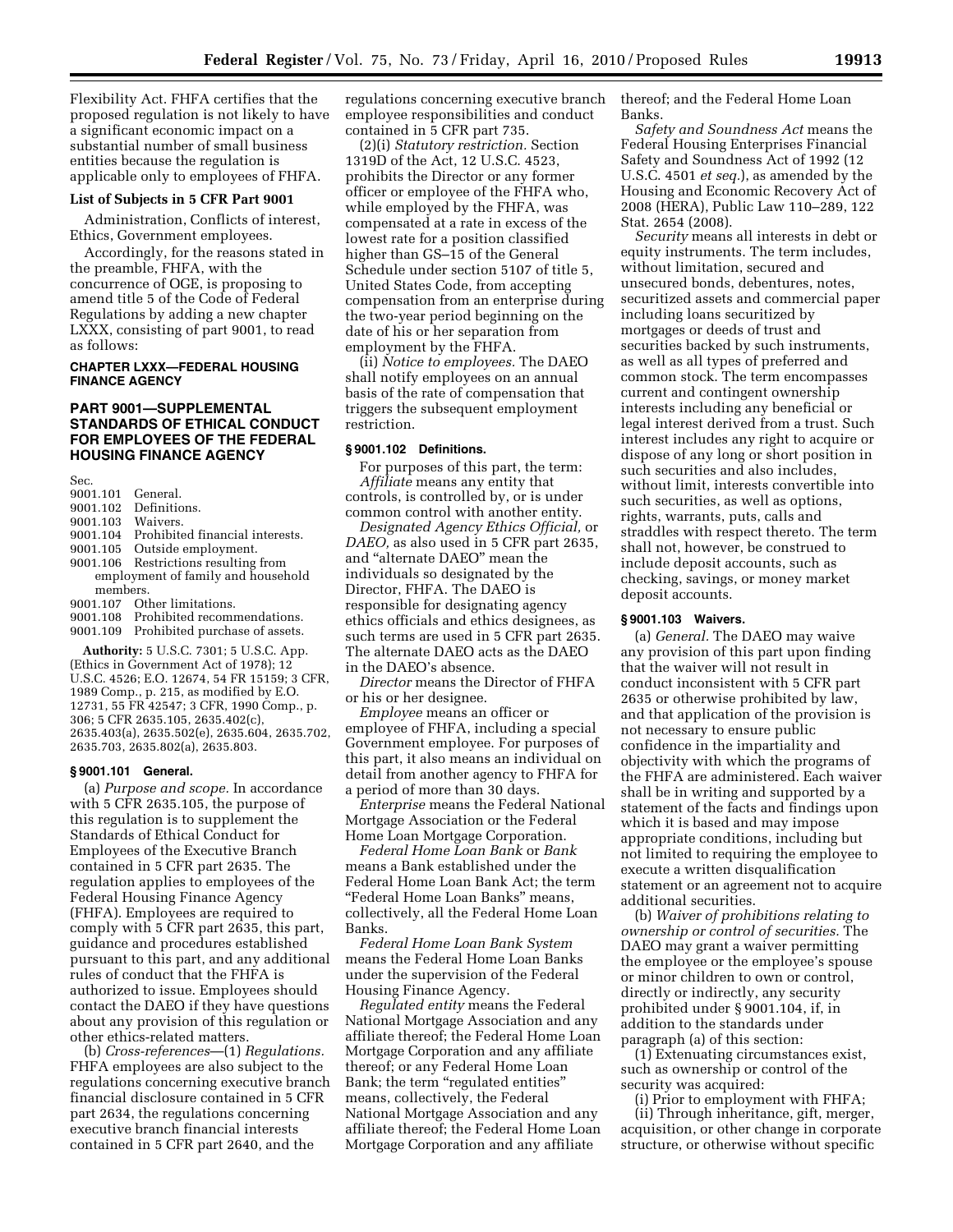intent on the part of the employee, or employee's spouse or minor children, to acquire the security; or

(iii) By an employee's spouse or minor children as part of a compensation package in connection with employment or prior to marriage to the employee;

(2) The amount of the prohibited financial interest has a market value of less than the *de minimis* amount set forth in 5 CFR 2640.202(a);

(3) The employee makes a prompt and complete written disclosure of the interest; and

(4) If the employee is required to disqualify himself or herself from certain assignments, the disqualification does not unduly interfere with the full performance of the employee's duties.

# **§ 9001.104 Prohibited financial interests.**

(a) *General prohibition.* This section applies to all employees, except special Government employees. Except as permitted in paragraph (c) of this section, an employee or an employee's spouse or minor children, shall not directly or indirectly own or control securities owned, issued, guaranteed, securitized, or collateralized by a regulated entity.

(b) *Restrictions arising from thirdparty relationships.* If any of the entities listed in paragraphs (b)(1) through (6) of this section owns securities that an employee would be prohibited from owning directly by paragraph (a) of this section, the employee is deemed to hold the securities indirectly. The entities are—

(1) A partnership in which the employee or employee's spouse or minor children are general partners;

(2) A partnership in which the employee or employee's spouse or minor children individually or jointly hold more than a 10 percent limited partnership interest;

(3) A closely held corporation in which the employee or employee's spouse or minor children individually or jointly hold more than a 10 percent equity interest;

(4) A trust in which the employee or employee's spouse or minor children have a legal or beneficial interest;

(5) An investment club or similar informal investment arrangement between the employee or employee's spouse or minor children and others; or

(6) Any other entity in which the employee or employee's spouse or minor children individually or jointly hold more than a 10 percent equity interest.

(c) *Exceptions to prohibition for certain interests.* Notwithstanding paragraphs (a) and (b) of this section, an employee or an employee's spouse or minor children may directly or indirectly own or control:

(1) A security for which a waiver has been granted pursuant to § 9001.103; and

(2) An interest in a publicly-traded or publicly-available diversified mutual fund or other collective diversified investment fund, including a widelyheld pension or other retirement fund if:

(i) Neither the employee, the employee's spouse, nor the employee's minor children exercise or have the ability to exercise control over the financial interests held by the fund; and

(ii) The fund does not indicate in its prospectus the objective or practice of concentrating its investments in securities of a regulated entity or regulated entities generally, and less than 25 percent of the total holdings of the fund are comprised of securities owned, issued, guaranteed, securitized, or collateralized by one or more regulated entities.

(d) *Reporting and divestiture.* An employee must provide, in writing, to the DAEO any financial interest prohibited under paragraph (a) of this section acquired prior to the commencement of employment with the FHFA or without specific intent, as through gift, inheritance, or marriage, within 30 days from the start of employment or acquisition of such interest. Such financial interest must be divested within 90 days from the date reported unless a waiver is granted in accordance with § 9001.103.

### **§ 9001.105 Outside employment.**

(a) *Prohibited outside employment.*  Employees, except special Government employees, shall not engage in:

(1) Employment with a person or entity, other than a State or local government, that is registered as a lobbyist under the Lobbying Disclosure Act of 1995 (2 U.S.C. chapter 26) and engages in lobbying activities concerning the FHFA programs; or

(2) Employment with any regulated entity or with the Office of Finance of the Federal Home Loan Bank System.

(b) *Prior approval for other outside employment.* Before engaging in any outside employment that is not prohibited under paragraph (a) of this section, with or without compensation, an employee of the FHFA, other than a special Government employee, must obtain written approval from the employee's supervisor and the concurrence of the DAEO. Nonetheless, special Government employees remain subject to other statutory and regulatory provisions governing their outside activities, including 18 U.S.C. 203(c)

and 205(c), as well as applicable provisions of 5 CFR part 2635.

(c) *Definition of outside employment.*  For purposes of paragraph (b) of this section, *outside employment* means any form of non-Federal employment or business relationship involving the provision of personal services, whether or not for compensation. It includes, but is not limited to, services as an officer, director, employee, agent, advisor, attorney, consultant, contractor, general partner, trustee, teacher, or speaker. It includes writing when done under an arrangement with another person or entity for production or publication of the written product. The definition does not include positions as trustee for a family trust for which the only beneficiaries are the employee, the employee's spouse, the employee's minor or dependent children, or any combination thereof. The definition also does not include participation in the activities of a nonprofit charitable, religious, professional, social, fraternal, educational, recreational, public service or civic organization, unless:

(1) The employee will receive compensation other than reimbursement of expenses;

(2) The organization's activities are devoted substantially to matters relating to the employee's official duties as defined in 5 CFR 2635.807(a)(2)(i)(B) through (E) and the employee will serve as officer or director of the organization; or

(3) The activities will involve the provision of consultative or professional services. *Consultative services* means the provision of personal services by an employee, including the rendering of advice or consultation, which requires advanced knowledge in a field of science or learning customarily acquired by a course of specialized instruction and study in an institution of higher education, hospital, or similar facility. *Professional services* means the provision of personal services by an employee, including the rendering of advice or consultation, which involves application of the skills of a profession as defined in 5 CFR 2636.305(b)(1) or involves a fiduciary relationship as defined in 5 CFR 2636.305(b)(2).

**Note to § 9001.105(c):** There is a special approval requirement set out in both 18  $\overrightarrow{U}$ .S.C. 203(d) and 205(e), respectively, for certain representational activities otherwise covered by the conflict of interest restrictions on compensation and activities of employees in claims against and other matters affecting the Government. Thus, an employee who wishes to act as agent or attorney for, or otherwise represent his or her parents, spouse, children, or any person for whom, or any estate for which, he or she is serving as